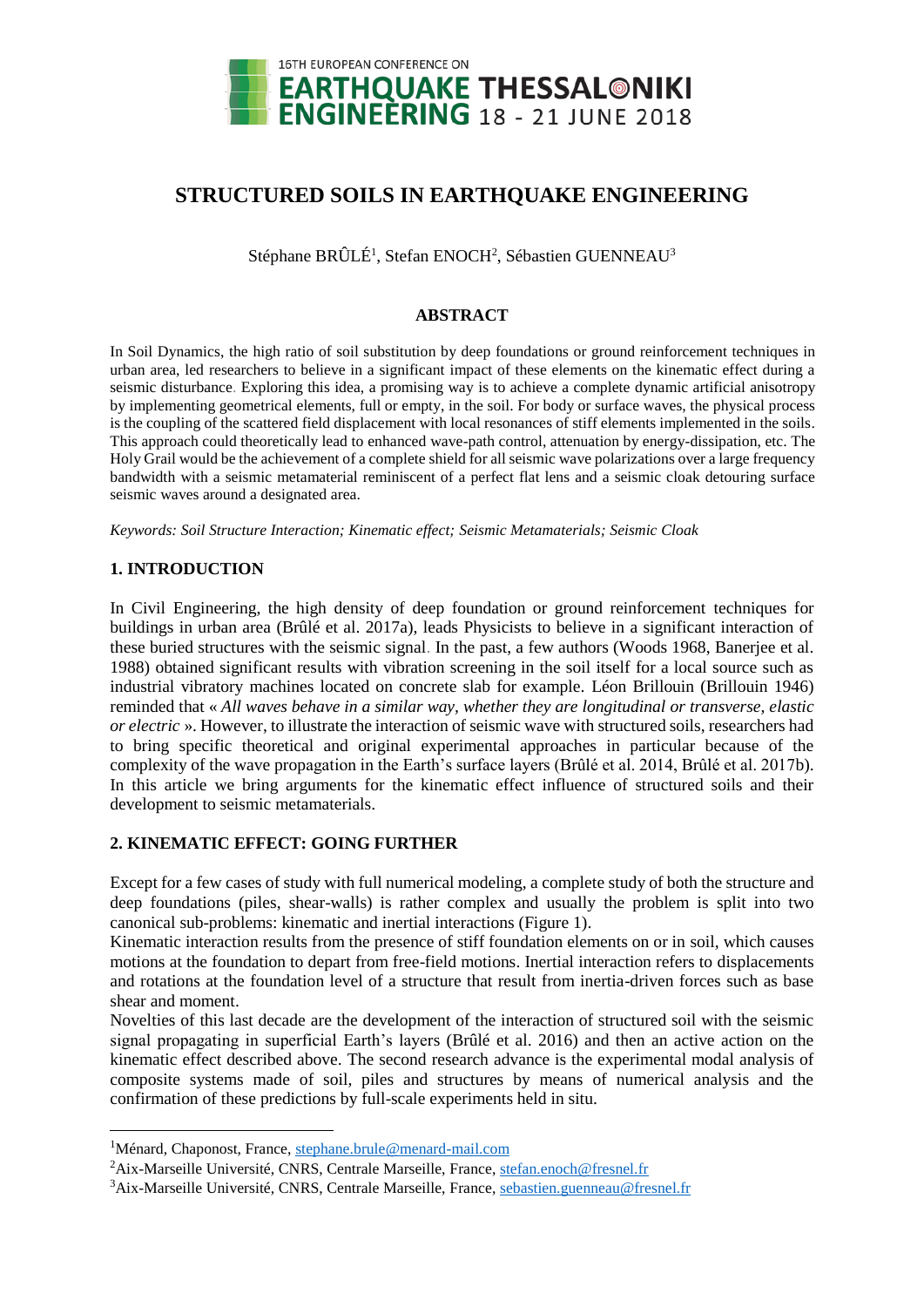

Figure 1. Kinematic interaction (left) and inertial effect (right) for pile foundation.

### **3. SOIL HOMOGENIZATION AND ITS LIMITATIONS**

#### *3.1 Static homogenization*

From a practical aspect in a pseudo-static approach, the soil is characterized with equivalent properties deduced from homogenization method (Figure 2). In most cases, an equivalent shear modulus  $G_{eq}$  is proposed depending on the mesh size and diameter of the inclusions. In the case of a soil reinforcement, the substitution rate  $\alpha$  is defined as the ratio of the surface of an inclusion  $A_i$  to that of the elementary cell  $A_m$  (Equation 1). The representative elementary volume is named R.E.V.



Figure 2. On the left side of the figure: 2D periodic media and representative elementary volume (R.E.V.). On the rigth: typical ground reinforcement technique by means of vertical and stiffer cylinder.

Starting from the initial shear modulus of a homogeneous and elastic soil  $(G_{soli})$ , an evaluation of the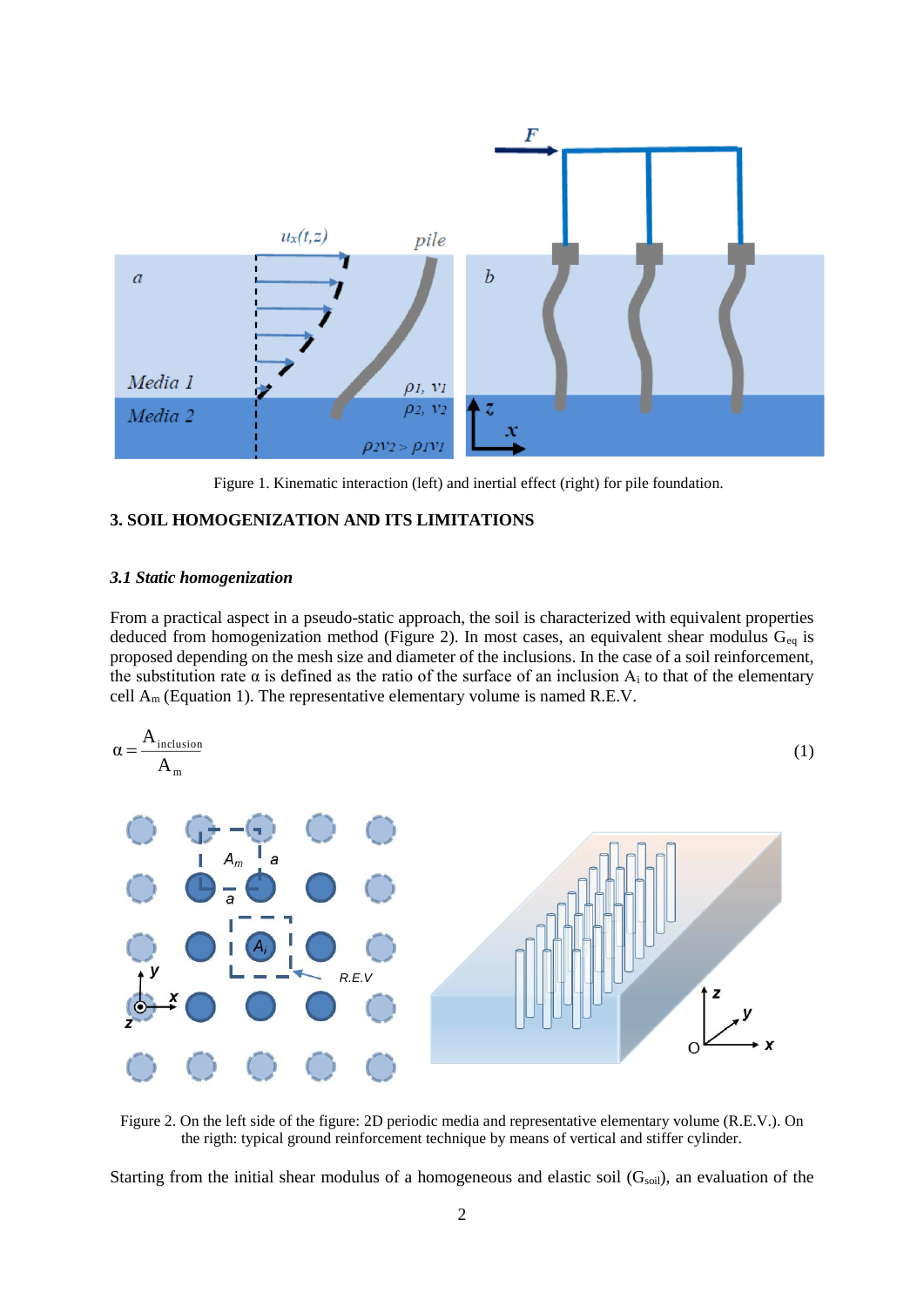equivalent shear modulus  $G_{eq}$  of the soil reinforced by vertical cylindrical inclusions ( $G_{inc}$ ) is proposed by Hashin (Hashin 1983) assuming a perfect adhesion between the soil and the inclusions. This averaging is valid for static conditions (Equation 2):

$$
G_{\text{eq}} \cong G_{\text{soil}} + \frac{\alpha}{(1-\alpha)/2G_{\text{soil}} + 1/(G_{\text{inc}} - G_{\text{soil}})}
$$
(2)

The values of the equivalent modulus by homogenization are framed by the Voigt and Reuss bounds (upper and lower bounds) corresponding to the harmonic and arithmetic averages:

$$
\left(\frac{1-\alpha}{G_{\rm soil}} + \frac{\alpha}{G_{\rm inc}}\right)^{-1} \le G_{\rm eq} \le (1-\alpha) \cdot G_{\rm soil} + \alpha G_{\rm inc}
$$
\n(3)

Figure 3 shows the variation of G<sub>eq</sub> as a function of the substitution rate α for G<sub>inc</sub> / G<sub>soil</sub> = 30. For α lower than 20%, the gain provided by inclusions remains limited and does not exceed 20%, regardless of the contrast of rigidities between the ground and the inclusions.



Figure 3. Equivalent soil shear modulus as a function of the substitution rate by vertical and stiff inclusions.

#### *3.2 Dynamic homogenization*

A ground reinforcement must be technically and economically feasible on worksite. Indeed, it remains realistic to explore the dynamic effects of anisotropy in addition to the pseudo-static approach.

Strictly speaking, dynamic homogenization involves wave scattering and frequency-dependence properties. For the material to be strictly homogenized, the length-scale of the propagating wave must be much larger than the microscale of the composite. The leading order effective property then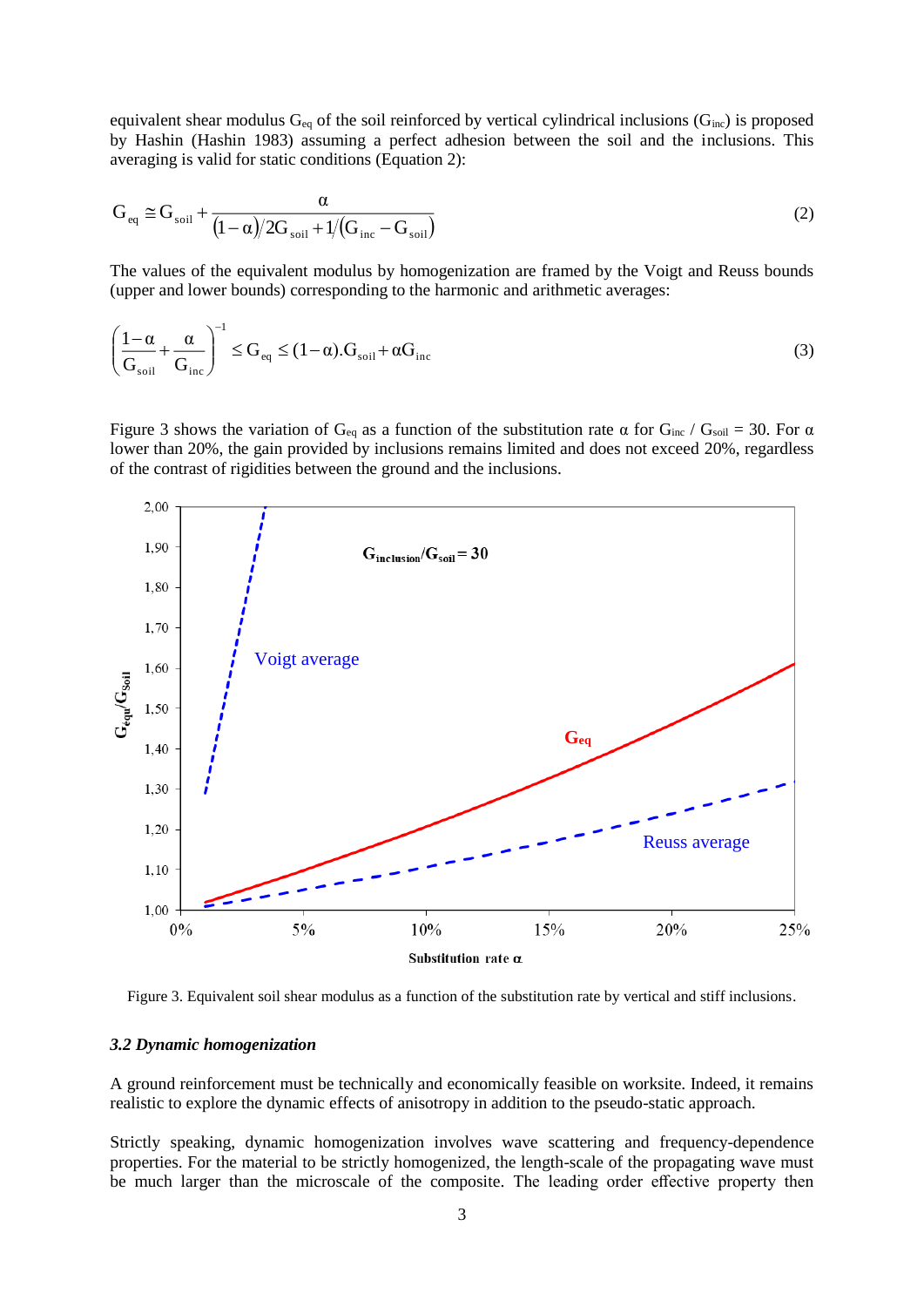corresponds to the static effective property and higher order terms provide dispersive corrections to this, see (Boutin et al. 2015) for a comprehensive low frequency asymptotic analysis of acoustic metasurfaces.

If frequencies are high enough for periodic materials, stop bands in the structures can be observed and the method of asymptotic high-frequency homogenization provides excellent results (Antonakakis et al., 2014).

Due to shear wave velocity in "soft soil" (a few hundred meters a second) and frequency content of seismic signal (few hertz), wavelengths may be similar or greater than the grid-spacing *a* (Figure 2). Thus, for the matrix-soil properties, we consider the static effective properties and for the composite material made of matrix-soil plus inclusions, we are looking for the inclusions local resonance effect.

### **4. OVERVIEW OF FIELD EXPERIMENTS ON STRUCTURED SOILS UNDER SEISMIC DISTURBANCE**

#### *4.1 Recent history*

The main type of structured soils made of cylindrical voids (Brûlé et al. 2014) or other geometry (Du et al. 2017) and rigid inclusions (Achaoui et al. 2017, Aznavourian et al. 2017), include seismic metamaterials. We called this historical category: "Seismic Soil-Metamaterials" (Brûlé et al., 2017c). Recent full-scale experiments in 2012 with cylindrical holes allowed the identification of the Bragg's effect and the distribution of energy inside a grid, which can be interpreted as the consequence of an effective negative refraction index. Such a flat lens is reminiscent of what Veselago and Pendry envisioned for light in Electromagnetism (Brûlé et al., 2017b). Another effect on ground displacement is the frequency dependence of the horizontal to vertical Fourier spectra ratio when the signal passes through the lens (20 m in width, 40 m in length) made of 23 holes (2 m in diameter, 5 m in depth, triangular grid spacing 7.07 x 7.07 m).

Another category of seismic metamaterial consists of a set of meter-scale resonators buried in a large volume of soil. We call this group "Buried Mass-Resonators" (BMR), not developed here (Finocchio et al., 2014; Palermo et al., 2016, Miniaci et al., 2016). An alternative of these "BMR" (Brûlé et al., 2017c) is to design a smaller and multilayer device with the k-damping concept, to isolate seismically the structure (Antoniadis et al., 2017) at the location of the foundation itself.

## *4.2 In situ experimental set-up*

Here the device is basically considered as a filter without any consideration of initial soil properties. We have calculated the magnitude in dB of the transfer function  $|T(\omega)| = |B(\omega)/A(\omega)|$  for the initial soil (solid blue line) and for the structured soil with holes (solid red line). A is the point located in the x-axis, before the grid of holes and B is behind the mesh (Figure 4). We have also drawn the magnitude of the original soil transfer function minus 3 dB (gray dotted line) to illustrate the efficiency of the holey-ground. The other aspects of the energy distribution in the structure (effective negative index and flat lensing, seismic metamaterials, dynamic anisotropy) are developed in Brûlé et al. 2017b and summarized in Figure 5.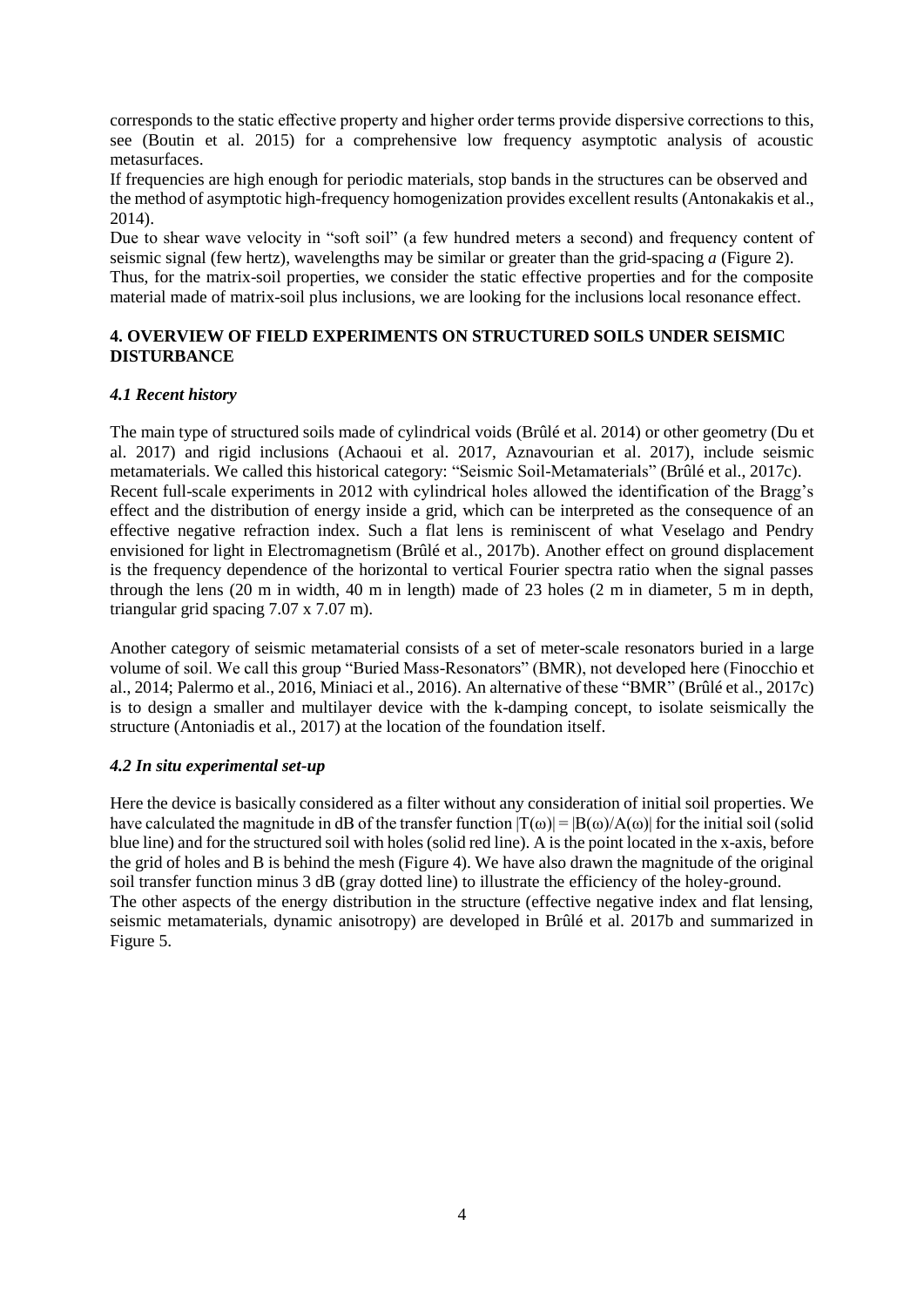

Figure 4. Structured soil made of 23 holes (left-hand side), source is located at (x=-40, y=0) with a 3 to 9 Hz source and mean frequency content around 8 Hz. Magnitude in dB of the transfer function for the original and structured soil in x,y and z directions (right-hand side).

#### *4.3 Results and interpretation*

These results show the change of the magnitude of the transfer function in range of frequency 1-7 Hz for the 3 components of the sensor and the effect is more effective in the x-axis *i.e.* a decrease of more than twice the initial value (-3dB). Except for the vertical component, the attenuation in frequency is better with the holey-ground in the range of 1 to 7 Hz.

Here we show the kinematic effect of a holey-ground which can be summarized as an inversion of the ratio of amplification between the vertical and horizontal component of the ground motion.



Figure 5. Finite element simulation (comsol Multiphysics) of the flat lens effect for a time-harmonic seismic